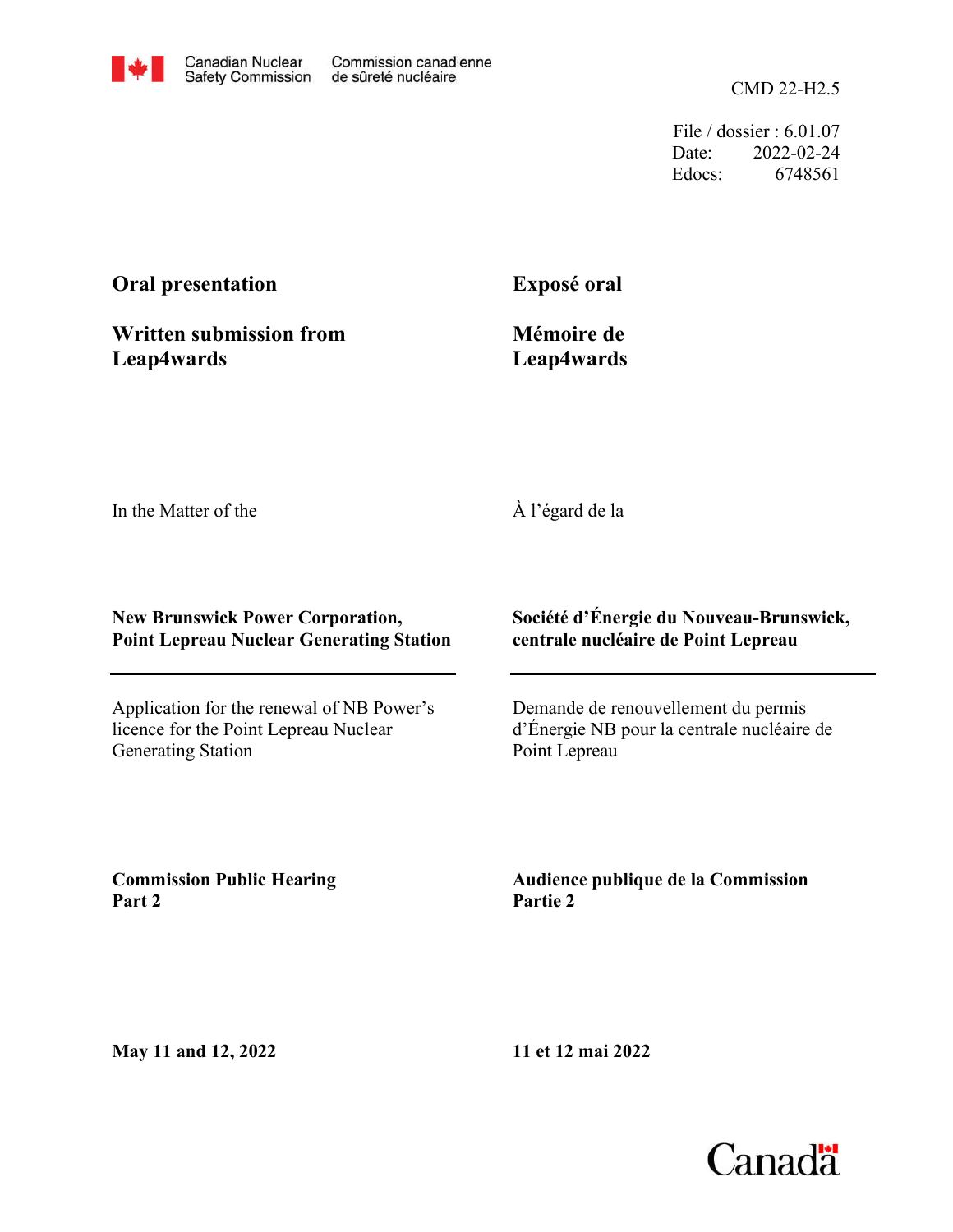Filed on February 24, 2022

FROM: Mr. David Thompson, Leap4wards

NB Power should not be granted a 25 year operating Licence for the Point Lepreau Generating Station which they have requested from the Canadian Nuclear Commission, to replace their current 5 year licence which will expire in 2022.

The reason is that there are too many uncertainties and conflicting interests on the horizon. These uncertainties are due to two major issues: (1) Land ownership and Indigenous land claims and (2) Plans for a number of other reactors and spent fuel reprocessing.

(1) An Indigenous land claim on the Point Lepreau Generating Station site and surrounding lands has been launched, and the prospect of additional land claims by other First Nations is likely.

(2) Two corporations, ARC and Moltex are separately planning with NB Power to build and operate a number of small Nodular Nuclear Reactors at Point Lepreau, and Moltex is planning to re-process spent fuel at Lepreau on site for the recovery of plutonium to fuel their reactors. Furthermore, NB Power employees have been working on these proposed developments.

With much future uncertainty at the Lepreau Reactor site, the Canadian Nuclear Safety Commission should only issue an operating licence for a maximum duration of 3 years to replace the current 5 year licence. A 3 year licence would offer an opportunity to respond to any changing circumstances or conditions at the Point Lepreau reactor site and review any new or emerging realities. For over two decades the Point Lepreau Nuclear Station operated on 3 year licences (most of its operating life), until more recently, when licencing terms were expanded to 5 years.

In view of future uncertainty and big changes looming at the Point Lepreau Reactor site, it would be irresponsible to issue an operating licence for 25 years. In applying for a renewed operating licence for the Point Lepreau Generating Station, for 25 years, NB Power has said there are no agreements or certainty that there will be any small modular nuclear reactors built at Point Lepreau.

However, NB Power has stated many times elsewhere that they look forward to SMNRs at Point Lepreau. Furthermore, the Government of New Brunswick, the Federal Government and NB Power have collectively given nearly \$100 million in grants to two companies - ARC and Moltex - to develop SMNRs which the companies say they will build at Point Lepreau. Moltex has said they will re-process spent fuel from the Point Lepreau reactor to extract plutonium for fuel in their SMNRs.